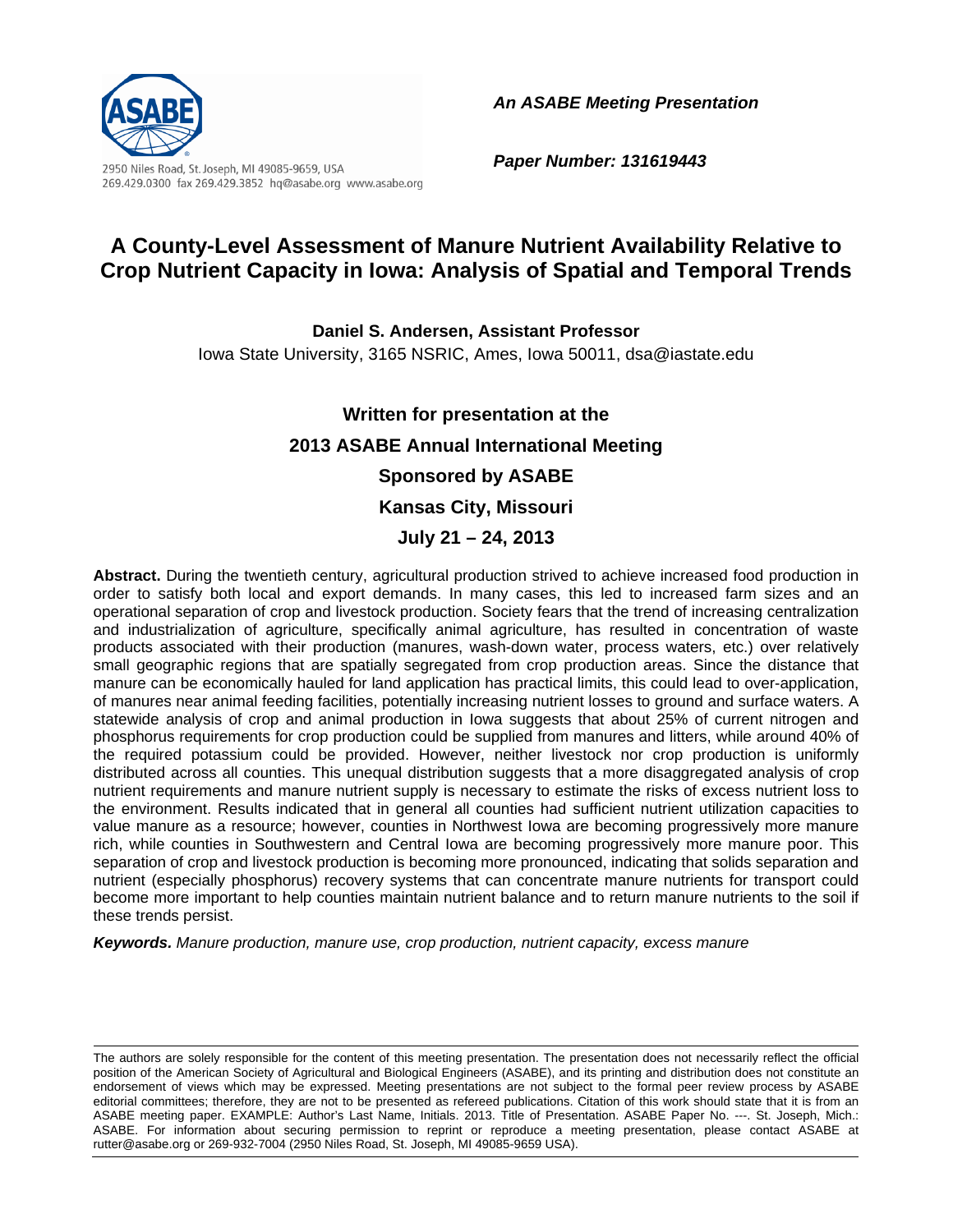#### **Introduction:**

Driven by world-wide population increases, growing incomes, and increased urbanization, society has experienced a marked and rapid dietary transformation (Smil, 2002). Specifically, there has been an increase in per capita demand for animal proteins (meat, milk, and eggs). Future forecasts of global meat demands generally expect an increase of 50% over the next two generations (due mostly to changes in developing countries). In an effort to meet societal demands of food and fiber agriculture has experienced numerous changes over the years. One of these being the use of mineral fertilizers, which allowed decoupling of crop and animal production systems, as for the first time crop production was no longer limited to the use of animal wastes, green manures, and natural soil fertility to support crop production. In many cases, this change led to increased farm sizes (more acres per farm or animals per farm), an operational separation of crop and livestock production as farms became more specialized (Naylor et al., 2005), and an increased use of animal confinement facilities as pasture systems gave way to confinement facilities and row-crops production as the growth of higher-value crop commodities could be supported by the readily available mineral fertilizers.

Society fears that the trend of increasing demand for meat and livestock products and the associated growth of the animal production industry will result in greater amounts of manure, in many cases beyond the ability of the soil around the facility to utilize it (Karlen et al., 2004). Additionally, it has been suggested that intensification and industrialization of agriculture, specifically animal agriculture, has resulted in concentration of waste products associated with their production (manures, wash-down water, process waters, etc.) over relatively small geographic regions that are spatially segregated from crop production areas. Since the distance that manure can be economically hauled for land application has practical limits, the public fears that this spatial separation between crop and animal production areas could lead to over-application of manure nutrients, i.e., in excess of crop nutrient demand, near animal production facilities, and thus potentially increase transport of nutrients to ground and surface waters.

Moreover, it has been recognized for years that manures are a valuable soil amendment due to their potential contribution to improved soil quality. As stated by Drinkwater et al. (1998), as compared with senescent-crop residues, a larger proportion of manure-derived carbon is retained in the soil. The return of manure to the soil is thought to improve soil structure, tilth, and water relations (holding capacity, available water content, and conductivity). Additionally, the use of manures as a fertilizer is well accepted as there are numerous macro- and micro-nutrients it provides to support crop growth. More recently it has been suggested that the return of manure to the land can be an important component of sustainable agriculture systems. Specifically, Sulc and Tracy (2007) identified four positive factors associated with livestock being integrated into cropping enterprises, these were: (i) crops can be used to feed livestock minimizing the import of outside feed stuffs, (ii) livestock manure can serve as a source of nutrients for crop production, (iii) livestock can serve as a sink for agricultural by-products, and (iv) ruminant livestock encourage the establishment of perennial grass and legume forages as a feedstuff.

This dichotomy, manure as either a waste or a resource, has long defined the issue of manure management. The debate has only intensified as demand for animal protein and agricultural sustainability has increased. Opinions on how to achieve this improved sustainability vary greatly with some arguing that animal production needs to be minimized or eliminated completely (due to the inherent inefficiency in conversion of plant energy and protein to animal energy and protein), while others argue for the encouragement of animal production as part of organic systems where the manure serves as the main fertilizer source for crop production. Even opinions over the types of animals that should be raised varies, with the argument for poultry and pork based on better feed conversion efficiencies of these species compared to cattle and the argument for cattle based on the fact that as ruminants they can convert grasses and forages into human consumable proteins. These issues illustrate that understanding manure nutrient availability and crop nutrient demands is an important component in evaluating agricultural sustainability. Moreover, comparisons of manure nutrients to crop nutrient demand provides a sense of the "value of the manure," i.e., whether it will be treated as a waste or resource in different regions.

Specifically, the intensification of animal agriculture has led many to question whether different agricultural areas have sufficient land to utilize the manure being produced (Smil, 2002), such as Iowa. An aggregated analysis (statewide) of crop and animal production in Iowa suggests that about 25% of the nitrogen and phosphorus requirements, and 40% of the potassium, for crop production could be supplied from manures and litters generated from livestock production. However, a more interesting question is how this varies spatially throughout the state, i.e., are there areas where manure nutrient production is greater than crop demand, and how has this changed temporally. Thus, our objective is to explore if animal production in Iowa is intensifying to such a degree that in certain areas of the state manure will not be viewed as a resource, but instead a waste that the animal production facility must find a way of disposing of, and to examine if/how this has changed over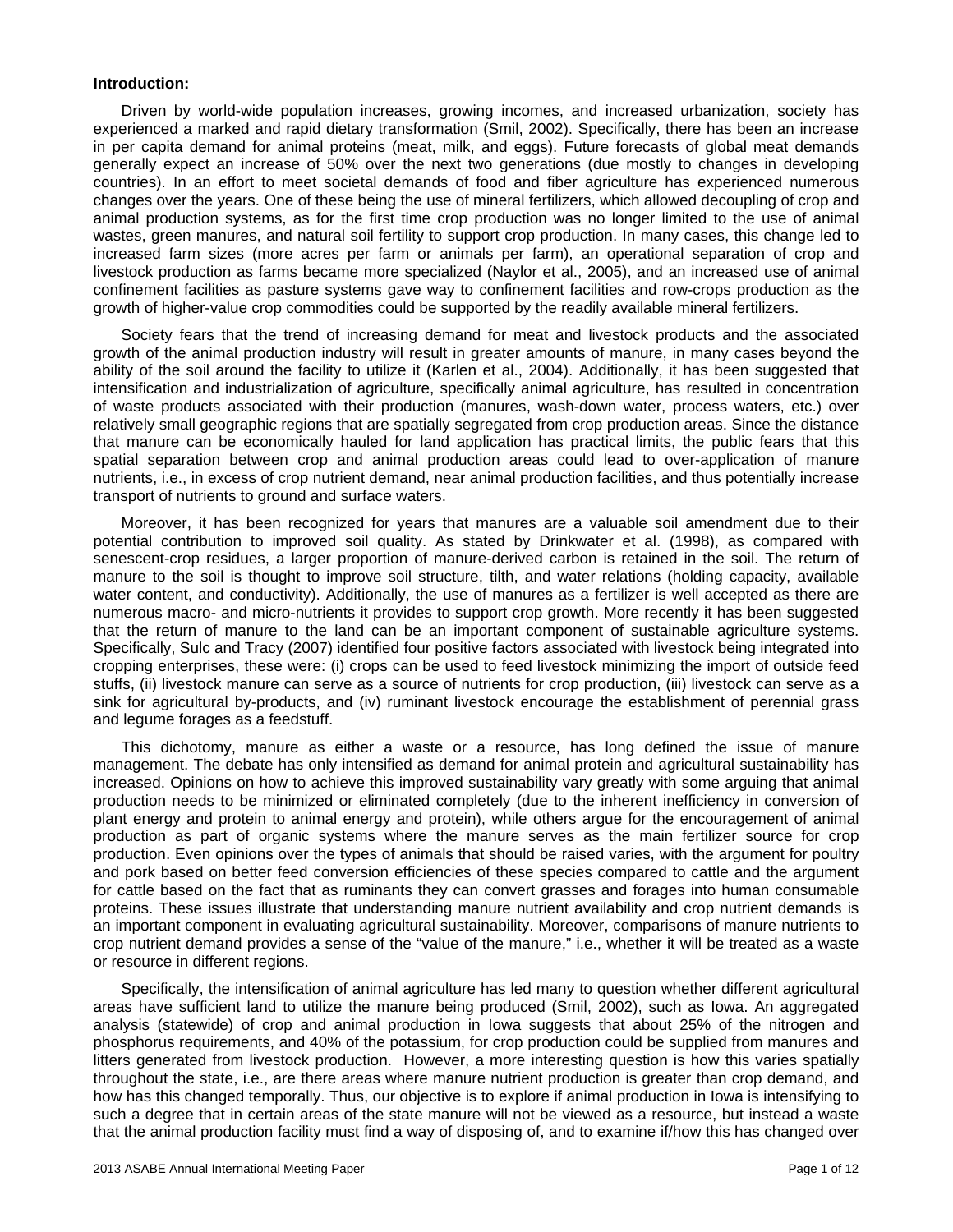time, i.e., are these issues becoming more frequent. I hope that this work can be utilized to evaluate where manure treatment strategies that partition and remove nutrients may be most practical, or even necessary, to implement (areas where the manure nutrients cannot be utilized) and also to identify locations where more manures could be desired (to reduce the reliance on synthetic fertilizers). Specifically, I (1) quantify the extent to which livestock production has become more spatially concentrated by determining the production of animal manure and manure nutrients on a statewide and county basis, (2) quantify the extent to which the production of manure nutrients may exceed the capacity of crop land to assimilate the nutrients, (3) identify counties that are more likely to have animal waste utilization problems and be in need of innovative manure treatments, and (4) to quantify how these issues have evolved over time. Future work on these issues could evaluate how changes in animal production strategies (pasture versus containment based facilities) and crop rotation choices (continuous corn, corn-soybean, small grains, or increased alfalfa hay) impact these nutrient balances and the extent to which manure is being viewed as a resource or waste.

#### **Materials and Methods:**

Data from the census of agriculture were used to make estimates of crop and livestock populations and production. The census of agricultural producers is conducted periodically (approximately every 5 years) by the USDA National Agricultural Statistics Service (NASS). Electronically published censuses (www.agcensus.usda.gov/Publications/index.php) were utilized for data collection; censuses from 2007, 2002, 1997, 1992, 1987, 1982, 1978, 1974, 1969, 1964, 1959, 1954, 1950, 1945, 1940, 1935, 1930, and 1925 were utilized. Classifications of animals and crops have varied slightly over the years; the distinctions and how these changes were handled will be discussed individually for each animal type and where applicable crop production type. In the following sections the method of estimating crop nutrient assimilative capacity of the crop land will first be described, followed by estimation of animal manure production and nutrient content. In addition to these data, crop production data was also supplemented using data from the Iowa Agricultural Statistics which is produced annually.

### *Estimating the nutrient assimilative capacity of crop land*

The assimilative capacity is an estimate of the amount of nutrients that could be applied to land available for manure application without building up nutrient levels in the soil over time, i.e., at agronomic rates. Specifically, our definition will only include an estimate of the amount of nutrient contained in the harvested portion of the removed biomass, and as such is a low estimate of the actual nutrient application that would be required to support these production levels as some nutrient would inevitably be lost to erosion, surface runoff, leaching, gaseous emissions, fixation by the soil, and possibly harvest of additional portions of the crop residue. The extent to which nutrients are lost to each of these mechanisms is dependent on the specific nutrient, the conditions of the field and soil, the weather conditions of a particular year, the method, timing, and rate of nutrient application, as well as the timing of field tillage, planting, and harvesting practices, and all their interactions. The calculated estimate of assimilative capacity includes all farms within the, not just those with livestock, and thus assumes that these operations would be willing use manure as a fertility source.

It should be recognized that this estimate of assimilative capacity is for actual assimilative capacity during the particular year of the census. This is impacted by both the crop choice during the given year and the growing conditions specific to that year and in many cases may be below the assimilative capacity estimated by the producer determining appropriate nutrient application rates. In general this isn't an issue of concern as most census years were representative of crop production in the year immediately preceding and following the census year; however, crop yields in 2012 were reduced as compared to other recent years due to drought conditions prevalent throughout much of the state and thus provide a low estimate of the potential nutrient utilization capacity the producer would have estimated.

Estimates of the kilograms of nitrogen, phosphorus, and potassium per unit of crop yield were obtained from the USDA NRCS nutrient content of crops database (available at http://plants.usda.gov/npk/main). These estimates were multiplied by the production (either in bushels or metric tons) for each of the crops (corn grain, corn silage, soybeans, alfalfa hay, other hay, oats, wheat, barley, and rye). In this analysis, I assumed that the nitrogen removed with soybeans and alfalfa hay was obtained entirely by nitrogen fixation, i.e., no manure, soil, or synthetic nitrogen was utilized by these crops. This again is a conservative estimate as research has generally supported that if mineral nitrogen is present in the soil the plant will utilize this to support their growth and development. Moreover, the harvest of crop biomass (wheat, oat, barley, and rye straw, corn stover, and soybean residue) was not considered a part of the nutrient assimilative capacity. This assumption was made as on a statewide basis these residues typically aren't harvested in significant quantities; however, these residues could be harvested for use as bedding materials at some animal operations. In these cases the residues would then be returned with the manure application. More recent use of corn stover to support bioethanol production could alter this production practice and make accounting for nutrients removed with stover harvest necessary.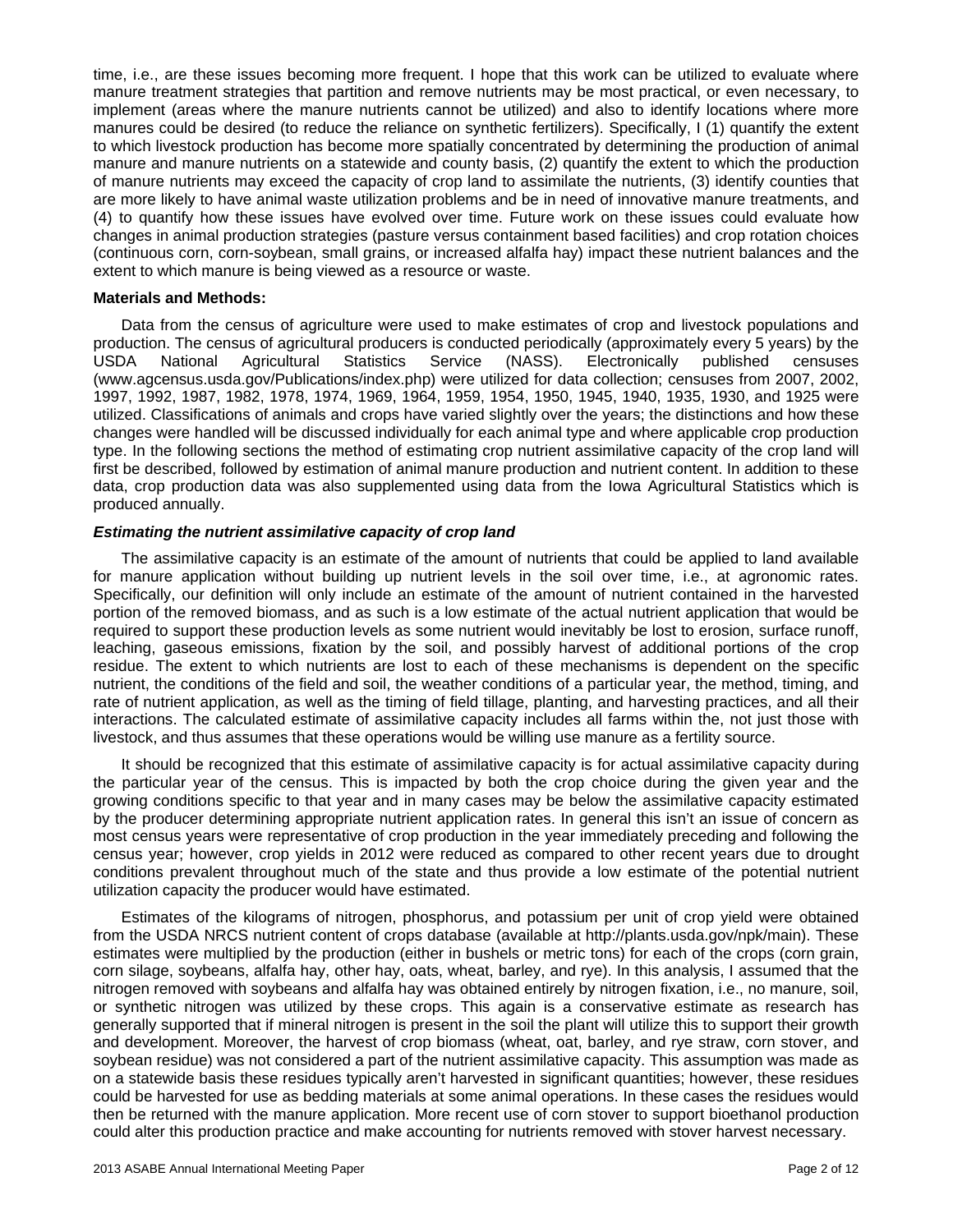| Crop                                 | kg N/bushel     | kg P/bushel     | kg K/bushel     |
|--------------------------------------|-----------------|-----------------|-----------------|
| Corn-Field, for grain                | 0.36            | 0.07            | 0.08            |
| Oat, for grain                       | 0.27            | 0.05            | 0.06            |
| Soybean, for grain                   | 1.61            | 0.16            | 0.38            |
| Wheat-Durum, for grain               | 0.58            | 0.10            | 0.12            |
| Barley, for grain                    | 0.44            | 0.07            | 0.09            |
| Rye, for grain                       | 0.48            | 0.08            | 0.12            |
|                                      | kg N/metric ton | kg P/metric ton | kg K/metric ton |
| Alfalfa, for hay                     | 25.2            | 2.36            | 19.1            |
| Corn-Field, for silage (dough stage) | 3.56            | 0.53            | 3.00            |
| Grass and Red Clover, for hay        | 20.1            | 2.03            | 12.6            |

**Table 1. Nitrogen, phosphorus, and potassium contents of the harvested portion of corn, oats, soybean, wheat, barley, rye, alfalfa, corn silage, and grass/clover hay.** 

#### *Estimating Animal Production*

Data from the census of agriculture was used to make estimates of livestock populations in each county. Unfortunately, the census of agriculture does not report the average number of animals on a farm during the year, which is needed to estimate manure nutrient production. However, the census typically reports inventory (population currently on hand) and sales data (sold at some point during the year) on the number of head of beef, dairy, swine, and poultry for the census year. These values were used to estimate livestock and poultry populations within the calendar year, which was the basis for estimating total manure production.

Hog and pig production information was obtained from three categories from the census of agriculture. These were an end-of-year inventory of hogs and pigs used for breeding, an end-of-year inventory of other hogs and pigs, and the number of hogs and pigs sold in the calendar year. Using these numbers I calculated the number of pig fattening places as the sum of number of pigs sold plus the end-of-year inventory of other pigs. This sum was divided by three to estimate finishing spaces (this assumes 2.2 to 2.5 turns per year, i.e., that using these number each pig space would be counted three times, once from each turn). A ratio of 20 sows to 1 boar was used to partition the breeding stock into categories of boars and sows. In this analysis I assumed a sow gestation period of 114 days and a farrowing/weaning period of 35 days (76.5% of time in gestation and 24.5% of time farrowing/weaning) to estimate manure production. Prior to 1969 breeding stock inventory wasn't provided. I assumed that breeding stock accounted for 14.7% of total inventory prior to this based on the ratio of breeding stock to total stock in the 1974 census. This ratio was used for every individual county as I anticipated that as I move further back in history there was less pig transfer from county-to-county, i.e., that before this year most swine operations were farrow-to-finish as compared to the specialized farm typical of the modern swine industry. Prior to 1964 only the number of pigs sold was provided. The current fattening inventory was estimated to be about 54.7% (based on the 1969 census) of that sold with breeding stock still 14.7% of total live inventory. Again these estimates were utilized for each county.

End of year beef and dairy cow numbers were provided in the census of agriculture. I assumed that this value represented the average population of dairy and beef cows within each county for that particular year. In many cases the number of dairy and beef heifers was also provided; sometimes this value was divided into categories of less than one year and over a year of age; however, this wasn't always this case. When this data wasn't broken down by age I assumed that ½ of the heifers were less than one year of age and the others were between one and two years of age. If the number of replacement calves wasn't provided it was estimated as a fraction of the other cattle category, which includes steers, calves, and bulls. The number of steers was estimated as the number of cattle on feed. The number of bulls was estimated at 5% of the beef cow inventory. After subtracting the number of bulls and steers from the other cattle category, the remainder was assumed to be replacement heifers which were partitioned into beef and dairy replacements based on the percentage of dairy and beef cows within the county during the census year. In estimating the average population of beef steers (finishing spaces) I summed the end-of-year inventory of cattle on feed with the number of cattle on feed sold. This total was divided by three to determine an average population (this assumes there will be 2.2 growouts per year on a farm).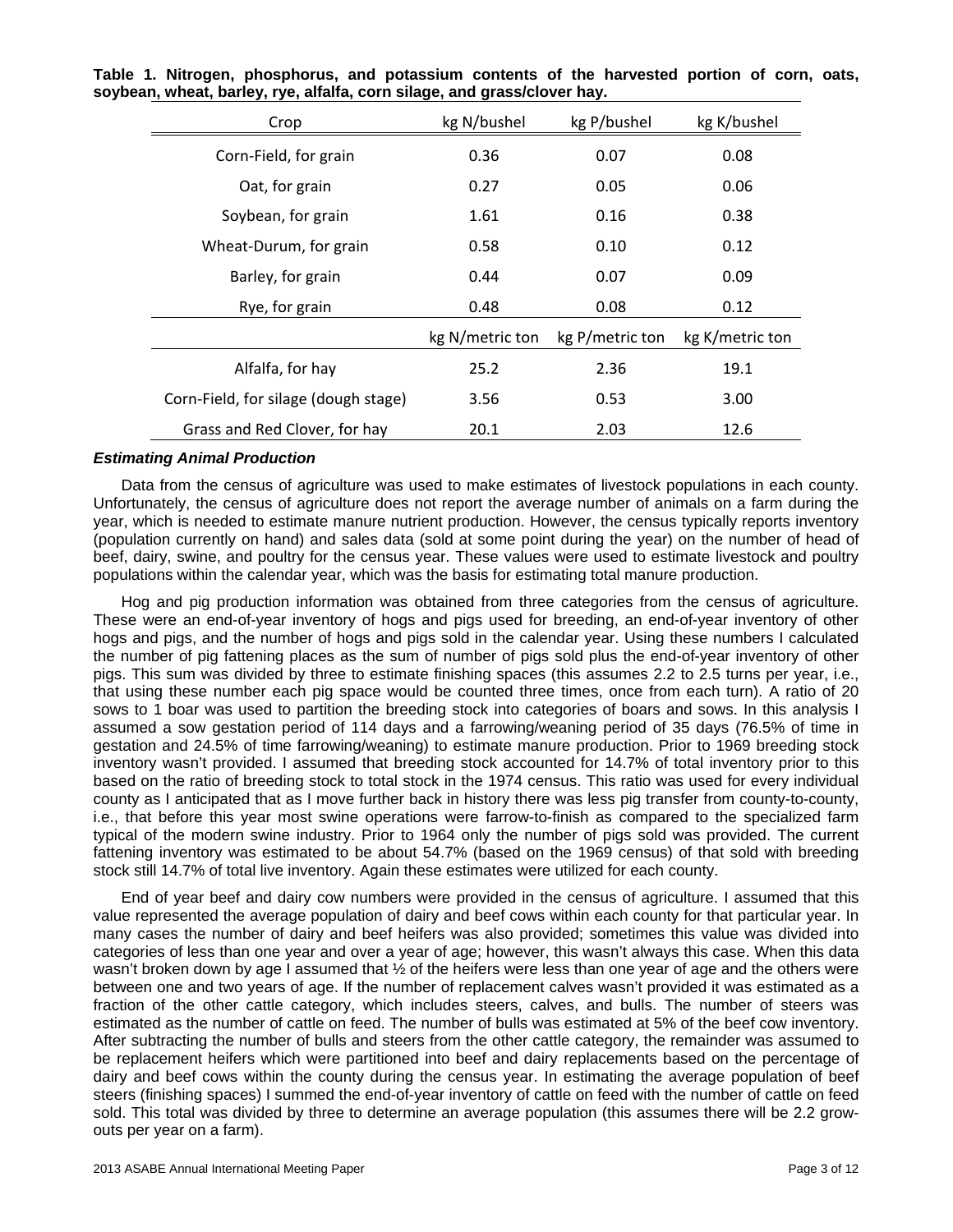The final animal category considered was poultry. I considered three species of poultry operations, these included turkeys, layers, and broilers. Turkeys were divided into those kept for laying (reproduction) and market turkeys. The population of laying turkeys was reported in the census of agriculture as the year-end-inventory, this was assumed constant for the year. The number of turkeys sold and the current market turkey inventory were reported. These two values were summed and divided by three to determine the number of market turkey spaces in each county. I assumed that half of the market turkeys were hens and that the other half was toms. The year-end-population of laying hens was provided in the census of agriculture. I assumed this value represented the average population for that year, i.e., that sale of laying hens were balanced with replacements. Typically only the sales of broiler chickens were provided and this value was divided by six to determine the average broiler population during the given year, i.e., six turns of broilers would be produced per year.

#### *Estimating Manure Production and Manure Nutrient Content*

The quantity of manure was estimated on both an *as excreted* and an *available for land application* basis. The as excreted value would represent the total mass of nutrient the animals would excrete and does not account for the fraction that isn't recoverable (for example if an animal spends time on pasture manure excreted would not be collected). The available for land application basis estimates the nutrient content of the manure after storage and the percent of the manure that would be collected. The as excreted estimate centered on using the number of animal spaces and type of animals produced in each county as described in the previous section and then utilizing the ASABE manure production standard to estimate the quantity and nutrient content individual animals would contribute. In all cases I took the ASABE standard and converted manure and nutrient excretion rates into a per day statistics (shown in table 3).

| Table 3. Manure and nutrient excretion rates |                     |             |             |                    |  |  |  |  |  |  |
|----------------------------------------------|---------------------|-------------|-------------|--------------------|--|--|--|--|--|--|
| <b>Animal Species</b>                        | N Excretion<br>Mass |             | P Excretion | <b>K</b> Excretion |  |  |  |  |  |  |
|                                              | kg/head-day         | kg/head-day | kg/head-day | kg/head-day        |  |  |  |  |  |  |
| Beef - Cow                                   | 31                  | 0.19        | 0.044       | 0.14               |  |  |  |  |  |  |
| Beef - Growing Calf                          | 22                  | 0.13        | 0.025       | 0.09               |  |  |  |  |  |  |
| <b>Finishing Cattle</b>                      | 27                  | 0.15        | 0.020       | 0.10               |  |  |  |  |  |  |
| <b>Beef Bulls</b>                            | 31                  | 0.19        | 0.044       | 0.14               |  |  |  |  |  |  |
| Dairy Cow                                    | 63                  | 0.41        | 0.070       | 0.11               |  |  |  |  |  |  |
| Dairy - Calf - 150 kg                        | 8.5                 | 0.063       | 0.0105      | 0.046              |  |  |  |  |  |  |
| Dairy - Heifer - 440 kg                      | 22                  | 0.12        | 0.020       | 0.09               |  |  |  |  |  |  |
| Swine - Boar - 200 kg                        | 3.8                 | 0.028       | 0.0097      | 0.018              |  |  |  |  |  |  |
| Swine - Sow                                  | 6.6                 | 0.044       | 0.0128      | 0.029              |  |  |  |  |  |  |
| Swine - Finisher                             | 3.9                 | 0.033       | 0.0053      | 0.014              |  |  |  |  |  |  |
| Poultry - Turkey (females)                   | 0.16                | 0.0025      | 0.00070     | 0.0010             |  |  |  |  |  |  |
| Poultry - Turkey (male)                      | 0.27                | 0.0041      | 0.00120     | 0.0020             |  |  |  |  |  |  |
| Layers                                       | 0.09                | 0.0016      | 0.00048     | 0.0006             |  |  |  |  |  |  |
| <b>Broilers</b>                              | 0.10                | 0.0011      | 0.00033     | 0.0006             |  |  |  |  |  |  |

In the case of beef production animals were classified into one of four categories, beef cows, beef calves, finishing cattle, and bulls. Manure excretion is provided in the ASABE standard for beef cows, finishing cattle, and growing calves, but not bulls. I assumed that the excretion from beef bulls would be the same as a beef cow. In determining manure production from growing calves (< 1 year) the number of replacements was divided by two before multiplying by the manure production rate, this assumes that the birth of calves is uniformly distributed throughout the year, no correction was made for replacements heifers over one year of age as this value represents heifers that would have been present on the farm every day of the year. Estimating manure production from dairy cattle was done in a similar manner. I assumed that a cow would be in milk for 305 days in the lactation and dry the remaining 60 days of the year. Swine manure production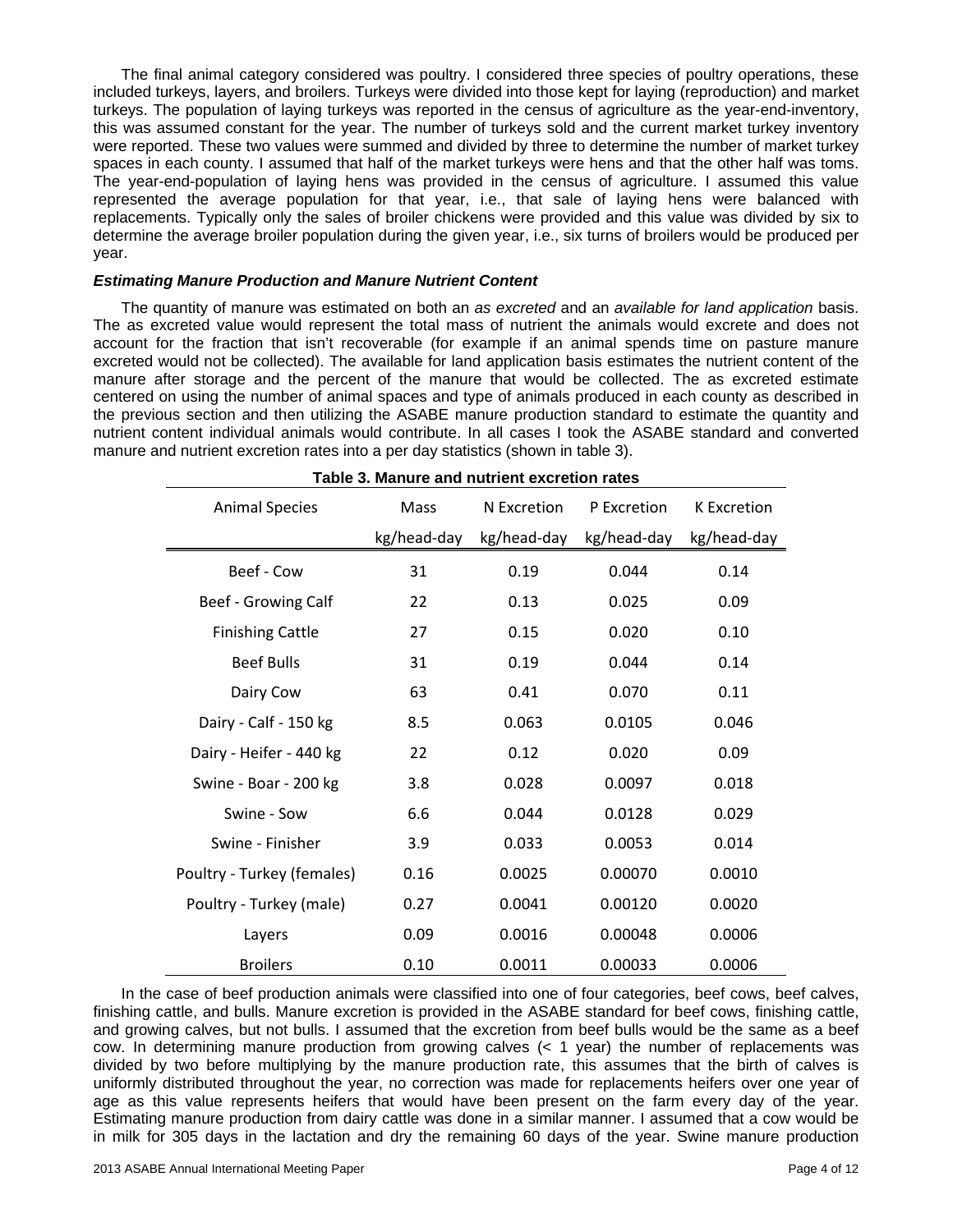estimates follow directly from the estimated animal numbers and the manure excretion rates provided in table 3. Similarly, manure production estimates for layers and broilers follows from their estimate of animal numbers. Manure production was based on an estimate that half of market turkeys were toms and the other half hens, with manure excretion from laying turkeys assumed to occur at the rate to turkey hens.

One concern with this methodology is that it assumes that the composition of as excreted manure has not changed from 1924 through the present. At first glance this assumption is certainly questionable. However, using UDSA data Smil (2002) has shown that, with the exception of meat birds (broilers and turkeys) which showed drastic improvement, that feed conversion efficiencies have remained relatively unchanged. This would suggest that assuming relatively similar as excreted manure composition to be a reasonable initial estimate if diet remained constant. A similar sentiment is provided by Coffey (1996) who states "from a global perspective, swine production has not been a source of increased manure nutrient production," going so far as to suggest that improvements in nutrient use efficiency has even reduced nutrient excretion on a per pig basis. Specifically, Coffey (1996) states that feed conversion efficiently of grow-finish pigs has changed from 4 to less than 2.85 in top-producing pig herd, which on its own would result in nutrient excretion decreases of around 35%. However, animal diets have often changed dramatically over the last 100 years, often leading to significant improvements in animal performance, i.e., growth rates. Much of this improvement in animal growth would appear to be due to changes in diet that increased the quantity of feed the animal consumed, i.e., improved digestibility from smaller grind sizes and changes to more nutrient dense feed stocks. This change to greater nutrient density probably reduced the impact feed efficiency improvements had had on nutrient excretion as greater quantities of nitrogen and phosphorus were feed. More recently, improved understanding of the nutritional needs of the animal and the fraction of available nutrients within the feedstock have allowed nutritionists to better balance farm rations. Innovations such as phase feeding, the incorporation of industrial amino acids to improve nitrogen retention, as well as the inclusion of the enzyme phytase to increase phosphorus digestion have shown the potential to reduce nutrient excretion. Given these changes in animal feeding practices an increase in nutrient excretion from the animals would have been expected as the animals are confined and feed more nutrient rich feed stuffs; however, given the improvements realized in feed conversion efficiency and faster growth overall changes to nutrient excretion would have been minimized.

A second analysis where the manure was adjusted to an as applied basis by correcting for the percent of manure collected, nutrient losses during storage, and nutrient availability was also conducted. In this analysis it was assumed that swine manure would be stored in deep pits storages, beef feeder cattle would be raised on open feedlots, dairy farms would use a slurry manure system, turkeys and broilers would be raised on litter, and that layers would be housed in high rise facilities where manure collects below the cages and is stored until land application. I also assumed that beef cows, calves, and bulls would be raised on a mixture of open lots (30% of the time) and pasture (70% of the time), dairy calves and yearling were assumed to be on lots all the time, and swine boars and sows were assumed to use pit manure storage systems.

The first step in estimating manure production and nutrient content was to correct for nutrient and mass changes during storage. The percent loss that I estimated for different manure systems is shown in table 4. This table was calculated using the ASABE Manure Production standard for as excreted manure and the table of as removed production and characteristics table found at the end of the standard. No data was provided in the standard for beef cows, growing calves, bulls, dairy heifers and yearlings, or swine sows and boars. In these cases percent loss was assumed to be according to manure storage system. For example, since I assumed beef cows, calves, and bulls as well as dairy heifers and yearlings would be raised on open lots they were assumed to have the same mass and nutrient losses as finishing cattle raised on lots did (note, this does not account for the fact that beef cows, calves and bulls would only be on the lot 30% of the time). A similar approach was followed for swine sows and boards assuming they would have similar nutrient losses as swine finisher manure. The change in mass and nutrient loss was then multiplied by the daily excretion value and the percent of manure that would be captured to estimate amounts available for land application. This is summarized in table 5. Nutrient availability was estimated based on Sawyer and Mallarino (2008) which suggested that all phosphorus and potassium would be available (based on soil test conditions) and that 50% of nitrogen in dairy and beef cattle (sum of three year availability – 35, 10, and 5% availabilities in 1<sup>st</sup>, 2<sup>nd</sup>, and  $3<sup>rd</sup>$  years respectively, which takes nitrogen credits for subsequent years), 100% of swine manure (100% in first year), and 60% of poultry litter (55 and 5% in 1<sup>st</sup> and 2<sup>nd</sup> years respectively) N would be available.

Clearly, many approximations were needed to make these assumptions. In particular, animal housing and manure storages have evolved over time. Specifically, prior to 1974, when rapid installation of confinement animal operations was occurring, these assumptions are suspect. Prior to this the percent of manure expected to be captured would have changed drastically as operations moved from pasture based system to confinement housing, altering manure capture for land application. Specifically, pasture systems were a common part of both dairy and swine prior to the 1960s; this would have significantly reduced the percent of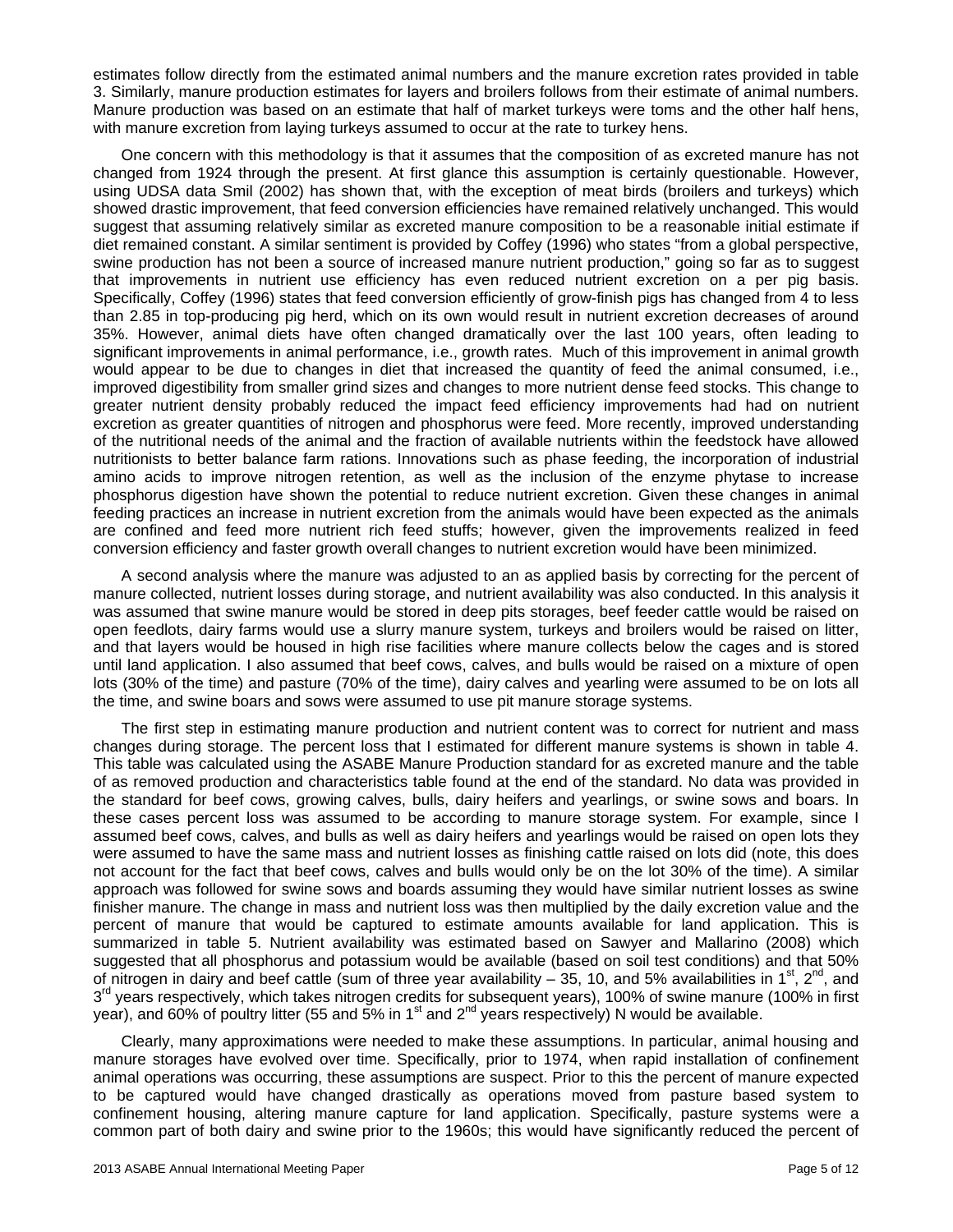manure that was recoverable in some cases to almost 0% in summers as animals would be almost continuously out on pasture. Additionally, the alternative manure management systems would have different nutrients losses than those assumed in table 4.

|                                                    |              | Mass                  | <b>TKN</b>              | P           | К                  |  |
|----------------------------------------------------|--------------|-----------------------|-------------------------|-------------|--------------------|--|
| <b>Animal Species</b>                              |              | % Loss                | % Loss                  | % Loss      | % Loss             |  |
| Beef - Cow                                         |              | 72.2                  | 41.0                    | 0.0         | 6.3                |  |
| Beef - Growing Calf                                |              | 72.2                  | 41.0                    | 0.0         | 6.3                |  |
| <b>Finishing Cattle</b>                            |              | 72.2                  | 41.0                    | 0.0         | 6.3                |  |
| <b>Beef Bulls</b>                                  |              | 72.2                  | 41.0                    | 0.0         | 6.3                |  |
|                                                    | Dairy Cows   |                       | 51.4                    | 0.0         | 0.0                |  |
| Dairy Calf                                         |              | 72.2                  | 41.0                    | 0.0         | 6.3                |  |
| Dairy Heifer                                       | 72.2         | 41.0                  | 0.0                     | 6.3         |                    |  |
| Swine - Boar - 200 kg                              |              | 0.0                   | 14.5                    | 7.7         | 30.7               |  |
| Swine - Sow                                        |              | 0.0                   | 14.5                    | 7.7         | 30.7               |  |
| Swine-Finisher                                     |              | 0.0                   | 14.5                    | 7.7         | 30.7               |  |
| <b>Turkey Litter</b>                               |              | 48.8                  | 27.3                    | 61.8        | 9.8                |  |
| Layer Manure                                       |              | 65.9                  | 65.3                    | 24.4        | 32.2               |  |
| <b>Broiler Litter</b>                              |              | 80.0                  | 32.2                    | 63.6        | 54.3               |  |
| Table 5. Manure and nutrient values after storage. |              |                       |                         |             |                    |  |
| <b>Animal Species</b>                              | Mass         | N Excretion           |                         | P Excretion | <b>K</b> Excretion |  |
|                                                    | kg/head-day  | kg/head-day           |                         | kg/head-day | kg/head-day        |  |
| Beef - Cow                                         | 2.6          | 0.034                 |                         | 0.013       | 0.039              |  |
| Beef - Growing Calf                                | 1.8          | 0.023                 |                         | 0.0075      | 0.025              |  |
| <b>Finishing Cattle</b>                            | 7.5          | 0.089                 |                         | 0.020       | 0.094              |  |
| <b>Beef Bulls</b>                                  | 2.6<br>0.034 |                       |                         | 0.013       | 0.039              |  |
| Dairy Cow                                          | 67           | 0.20                  | 0.070<br>0.037<br>0.011 |             | 0.110              |  |
| Dairy - Calf - 150 kg                              | 2.4          |                       |                         |             | 0.043              |  |
| Dairy - Heifer - 440 kg                            | 6.1          | 0.071<br>3.8<br>0.024 |                         | 0.020       | 0.084              |  |
| Swine - Boar - 200 kg                              |              |                       |                         | 0.0090      | 0.012              |  |
| Swine - Sow                                        | 6.6          | 0.038                 |                         | 0.012       | 0.020              |  |
| Swine - Finisher                                   | 3.9          | 0.028                 |                         | 0.0049      | 0.010              |  |
| Turkeys                                            | 0.11         | 0.0024                |                         | 0.00036     | 0.0014             |  |
| Layers                                             | 0.031        | 0.00056               |                         | 0.00036     | 0.00041            |  |
| <b>Broilers</b>                                    | 0.020        | 0.00075               |                         | 0.00012     | 0.00027            |  |

## **Table 4. Manure mass and nutrient percent losses during storage.**

## **Results and Discussion:**

The first part of this analysis focuses on how manure excretion, manure nutrient availability for application,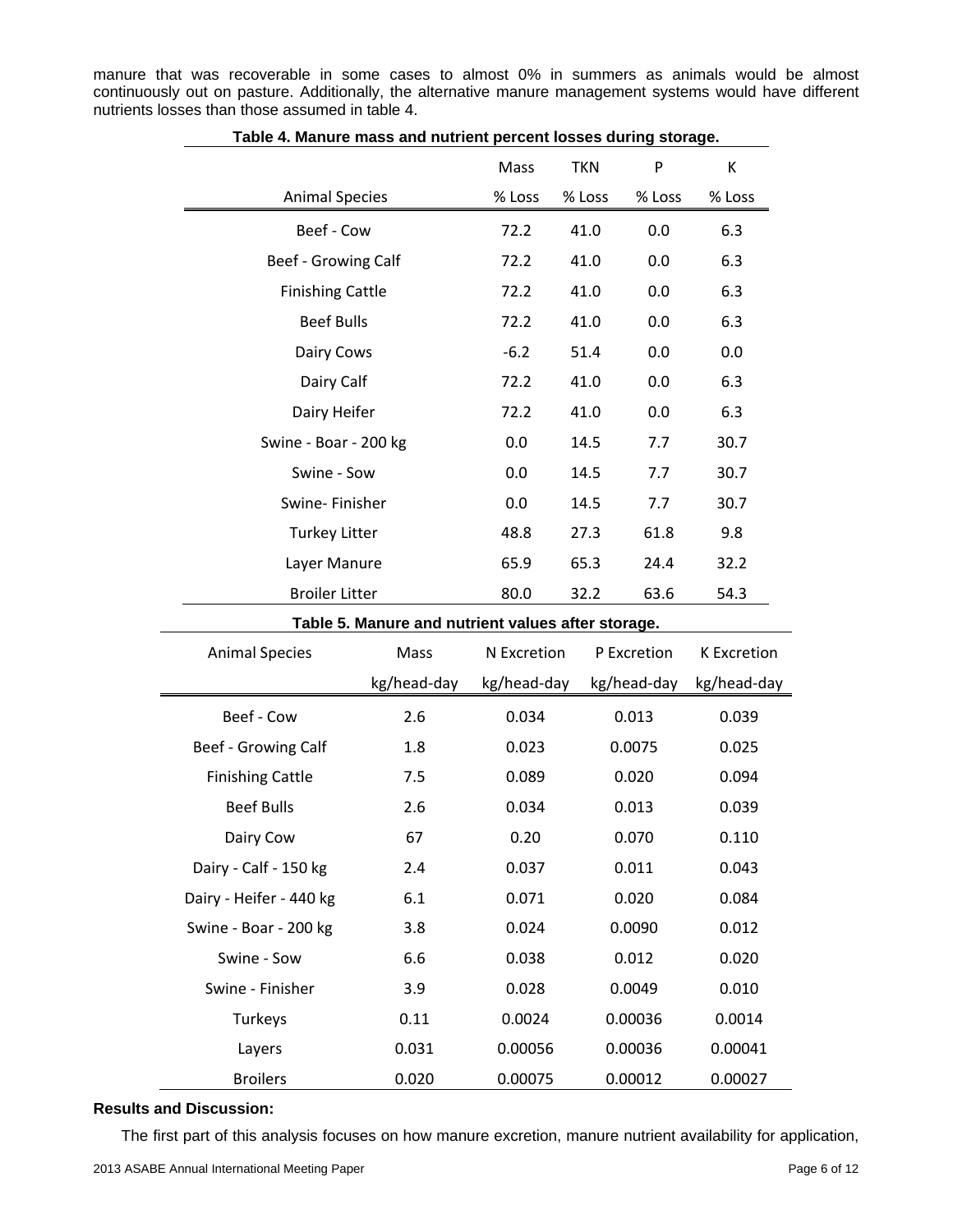and crop nutrient demand has changed over time within Iowa (figure 1). Crop nutrient demand has increased greatly since 1924 (by approximately 4x, 6x, and 4x for N, P, and K respectively). The demand increased approximately linearly until around the 1960s when demand exploded, corresponding to increasing use of synthetic fertilizers. Demand continued to increase rapidly until around 1980 where it remained steady for approximately 20 years. Starting in the early 2000's demand again showed a steady increase for nitrogen and phosphorus, but demand for potassium remained relatively unchanged. One other trend of note in the nutrient utilization data is the four years where crop production was greatly reduced; these were 1983, 1988, 1993, and 2012. In three of these cases the reduced yields were due to drought like conditions (1983, 1988, and 2012) throughout much of the state and in 1993 it was due to flooding conditions. Similarly, reduced nutrient demands were seen in 1934 and 1935 (drought conditions) and in 1947 and 1956. However, nutrient utilization was much more volatile during the more recent adverse growing years than in the pre-1970's years. This is most likely due to the loss of crop diversity making nutrient demand much more dependent on a few crops and as a result more susceptible to adverse weather conditions during critical growth periods. Historically, nitrogen demand was about 50% from corn production with the other 50% split relatively evenly between small grain and grass hay production (figure 2a). However, corn now accounts for more than 90% of the nitrogen demand. Similar trends were seen for phosphorus and potassium demand (figure 2b and c); however in these cases nutrient demand is now dominated by the combination of corn and soybean demand.

Manure production throughout the years has been less variable (nutrient excretion increased by a factor of about 1.4x for all nutrients, while available nutrients increased by 3x, 2x, and 2x for N, P, and K). Nitrogen excretion exhibited a slow and steady climb, peaking around the 1970's. It then declined back to approximately 1924 levels, bottoming out in the 1990s. More recently nitrogen excretion has once again been on the rise. Available manure nitrogen has risen relatively consistently, corresponding to changes from beef and dairy production to swine production, leading to better capture of the manure and reduced nitrogen losses during storage. Phosphorus and potassium excretion and available for application showed similar patterns to that of nitrogen, a first peak in the 1970s and then an increasing trend over the last 15 years. This peak in the 1970s corresponds to peaking of beef steer production in Iowa, where as the more recent increases corresponds to growth in the swine industry.

In general, I estimate that available nitrogen from manures has always been below the crop nutrient demand. This ratio actually peaked in the 1960s (when approximately 40% of N could be obtained from manure) and then decreases rapidly until the 1980s (approximately 22% of N could be obtained from manure). This change occurred due to the greatly increased demand for nitrogen for crop production. Since the 1980s this ratio has hovered around 22%. Similarly, phosphorus and potassium availability from manure has increased, but they too provide a lower percent of the nutrient demand required to support crop growth. As can be seen in figure 1 prior to 1970 I estimate that nitrogen, phosphorus, and potassium excretion in manures was actually greater than that the amounts harvested. This could occur if the animals were receiving a significant portion of the nutrients to support their growth from crops not accounted for in this analysis, presumably grasses while on pasture in these cases. In general, both available phosphorus and potassium initially trended closely with the amounts estimated to be harvested. Available nitrogen was significantly lower, indicating that crop production was either mining soil nitrogen or that green manures (plowing under of nitrogen fixing crops or cover crops) and the inclusion of legumes (alfalfas, clovers, field peas) in the rotations was supplying the required nitrogen.

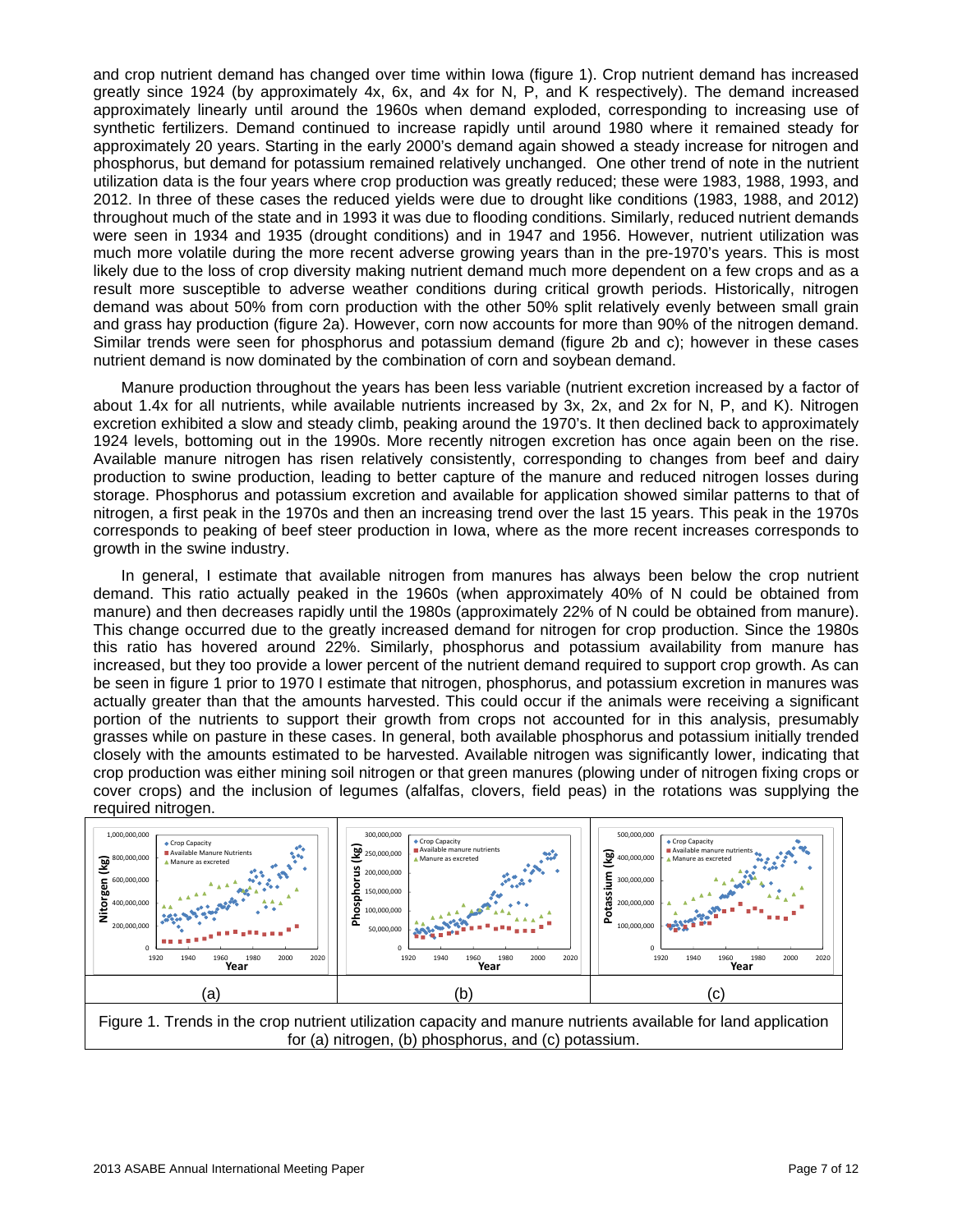

Figure 2. Estimated percent of crop nutrient for (a) nitrogen, (b) phosphorus, and (c) potassium for corn, soybean, small grains, and grass hay.

Another important aspect of evaluating changes in manure excretion and nutrient availability that is important to consider is how the contribution of available nutrients from different animal species has changed over time (figure 3). Dairy manure nutrients have consistently been a declining faction of the manure nutrients available for crop production. Similarly, manure nutrients available from beef cattle manures, although constant or even slightly increasing percent of all manure nutrients through the 1970s, has shown a steep decline ever since. This has allowed swine manure to become an ever increasing percentage of the manure available for crop production. As a result, there has been an increase in the percent of nutrients that are captured and available for crop production despite the fact that overall nutrient excretion beyond would have been expected from the change in nutrient excretion.



swine, dairy, and poultry as a function of year.

Our second question focused on the spatial distribution of nutrients at a county level and how this has changed with time. This analysis was performed to evaluate if within Iowa animal operations are congregating into specific regions as this could lead to the view of manure as a waste product in some areas while it would still be considered a resource at the state level. Specifically, this analysis will provide insight into what, if any regions may be in need of nutrient partitioning or extracting technologies that would make transport of the nutrients to manure poor regions more economically feasible. This analysis is repeated for each of the three nutrients of interest (nitrogen, phosphorus, and potassium) and for the census years of 1974, 1978, 1982, 1987, 1992, 1997, 2002, and 2007. Counties on the diagrams are color coded: counties that get the least (0- 10%) of their required nutrient supply from manure are dark green; as a progressively greater percentage of nutrients could be supplied by the manure nutrients available within the country the shading changes to lighter greens, then yellow (60-70%), and eventually to a dark red (greater than 100% of required nutrient potentially available from manures).

In general, the same trends are seen for all nutrients. Counties in the northwest region are becoming progressively richer in manure nutrients in comparison to their crop nutrient demands. Specifically, for nitrogen I estimate that in the 1970s several counties (Adams, Taylor, Union, and Ringgold) could obtain more than 60% of their required nitrogen from manures. As nutrient demand continued to grow the percent that could be supplied by manures decreased; by 1992 only three counties (Sioux, Washington, and Dubuque) were estimated to be able to obtain more than 40% of their required nitrogen from manures. Since that time manure nitrogen has become more concentrated, such that Sioux county is now able to obtain more than 90% of its estimated nitrogen demand from manures. Several other counties (Lyon, Plymouth, O'Brien, Carroll, and Washington) are also obtaining a significant fraction of nitrogen from manures. However, there are also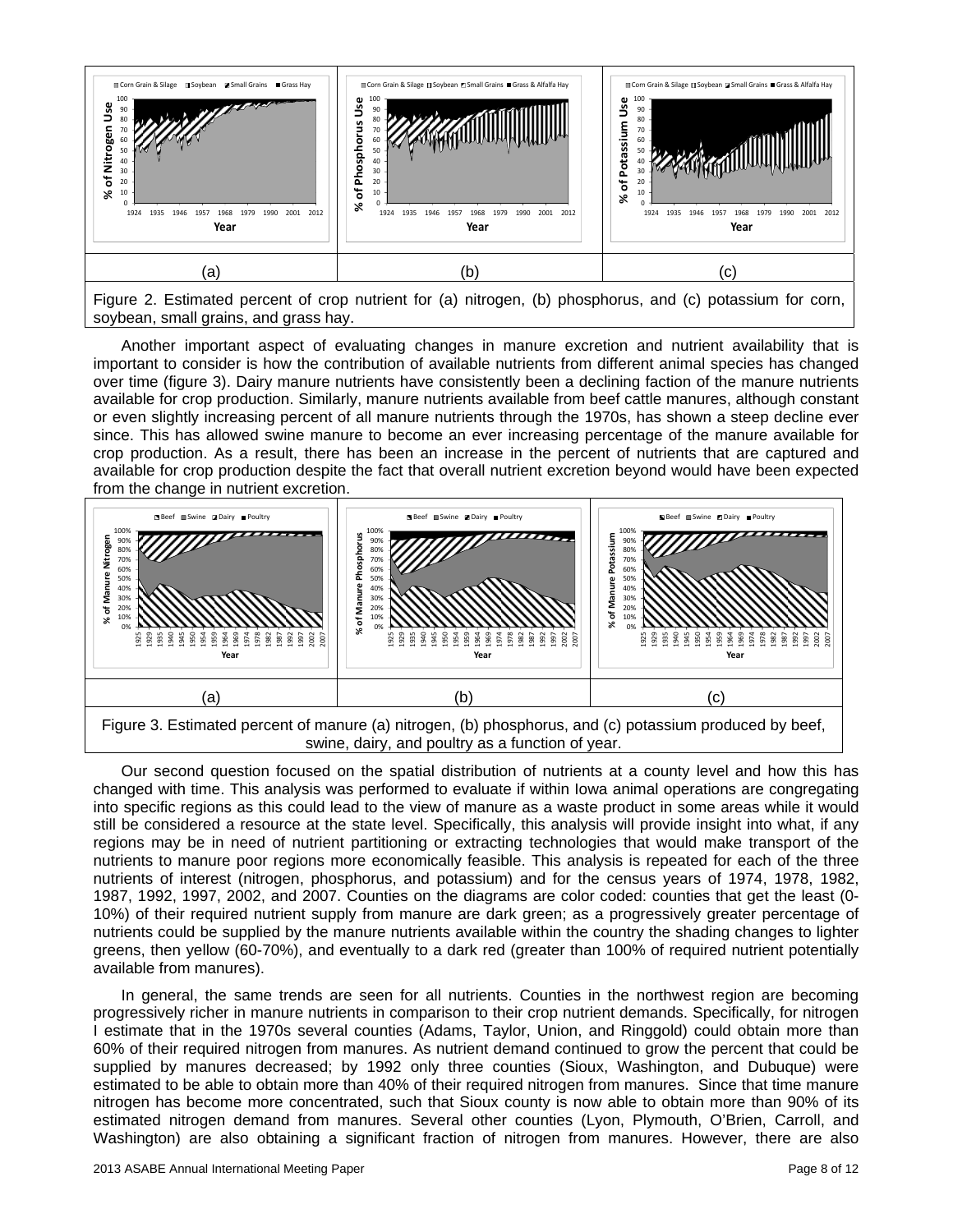numerous counties (25) that now obtain less than 10% of their required nitrogen from manures. This illustrates that in Iowa concentration of animals and separation from crop production is becoming more prominent. Just as critical, the disappearance or reduction in the availability of animal manures is occurring in numerous other counties, indicating increases reliance on mineral fertilizers.



Figure 4. Ratio of manure nitrogen available for land application to crop nitrogen demand within a county. Darker green colors indicate that a lower percentage of nitrogen could be provided by manures. Colors get lighter green, yellow, and eventually red as a larger fraction of nitrogen can be obtained from the manures. Categories are 0-10%, 10-20%, 20-30%, 30-40%, 40-50%, 50-60%, 60-70%, 70-80%, 80-90%, 90-100%, and greater than 100%.

In many ways similar trends were seen for phosphorus (figure 5) and potassium (figure 6). In the first year mapped (1974) the Des Moines lobe was clearly evident as these counties were able to obtain a significantly smaller fraction of their required phosphorus from manures than the rest of the state. At this time many counties (especially those along the Mississippi and Missouri rivers and in South Central Iowa) were phosphorus enriched with most of these counties able to obtain greater than 60% of the required phosphorus from manures. By 2007 only five counties (Lyon, Sioux, Carroll, Washington, and Hardin) could obtain more than 60% of their required phosphorus from manures. Similar to nitrogen, many counties are also obtaining only small quantities of their required phosphorus from manures. Specifically ten counties are now able to only obtain 10% or less of their phosphorus from manures.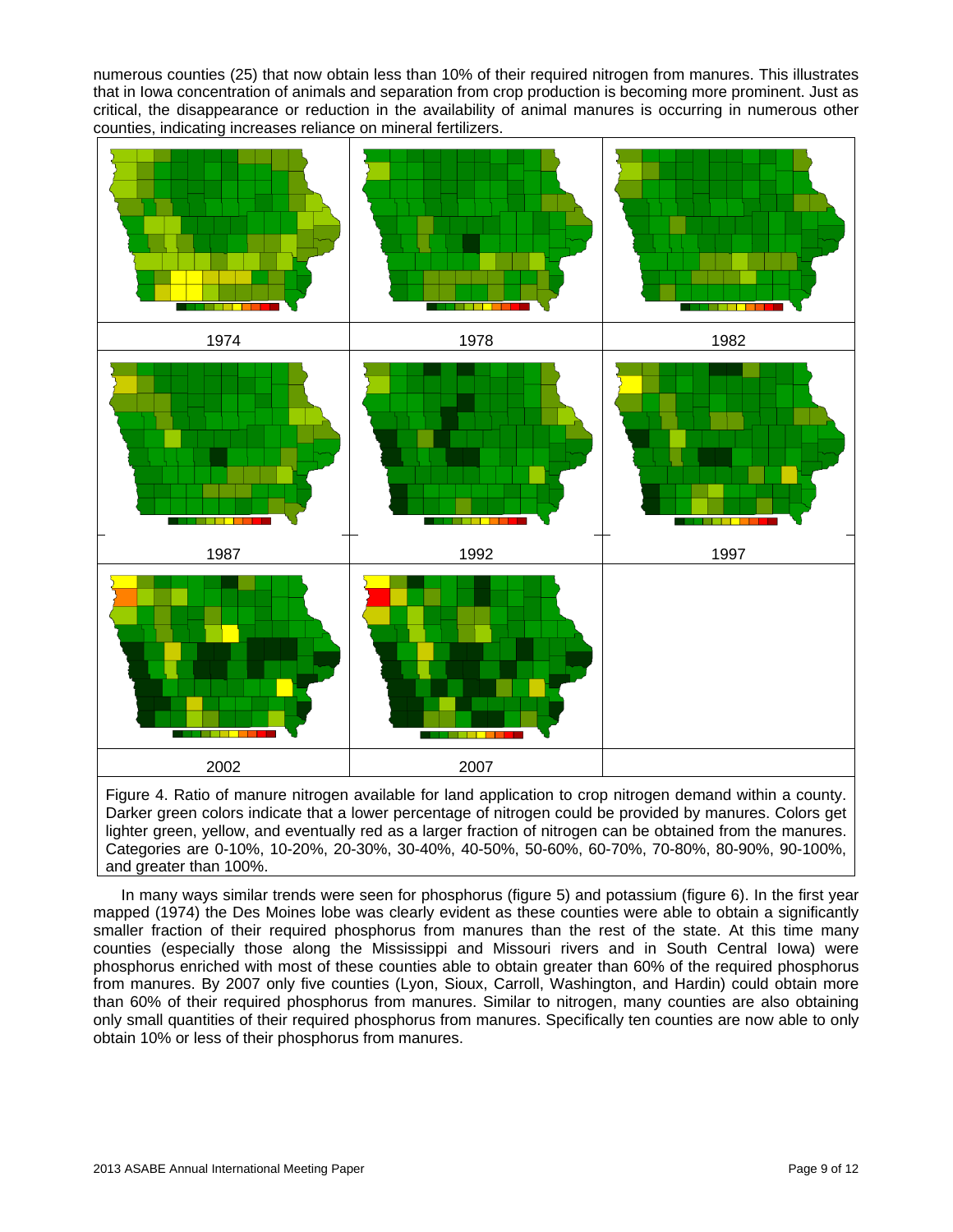

Figure 5. Ratio of manure phosphorus available for land application to crop phosphorus demand within a county. Darker green colors indicate that a lower percentage of phosphorus could be provided by manures. Colors get lighter green, yellow, and eventually red as a larger fraction of nitrogen can be obtained from the manures. Categories are 0-10%, 10-20%, 20-30%, 30-40%, 40-50%, 50-60%, 60-70%, 70-80%, 80-90%, 90-100%, and greater than 100%.

## **Conclusions:**

These trends in manure nutrient availability in comparison to crop nutrient demand tend to indicate in most of Iowa nutrient assimilative capacity still far exceeds nutrient availability from manures in that county. However, there is strong evidence that animal production is concentrating and as a result becoming spatially separated from crop production areas. These trends indicate that opportunities for nutrient recovery and separation systems are starting to present themselves. As was shown, several areas are seeing increased availability of manure nutrients, and as such are nearing ratios where manure nutrient export from the county will be required to maintain nutrient balance. Also of note is that there are many areas in Iowa were these nutrients would be desirable as many counties are currently either mining soil reserves or becoming more reliant on mineral fertilizers to meet the nutrient needs of crops. This indicates that manure nutrient separation and nutrient recovery systems could provide a clear benefit as they provide opportunities to redistribute manure nutrients across the state, specifically from manure enriched counties to manure poor counties. Developing manure separation technologies that are economical and can be integrated into Iowa animal operations will be required to limit impact nutrient imbalances that separation in crop and livestock production present and to take full advantage of the nutrient resource manure provides.